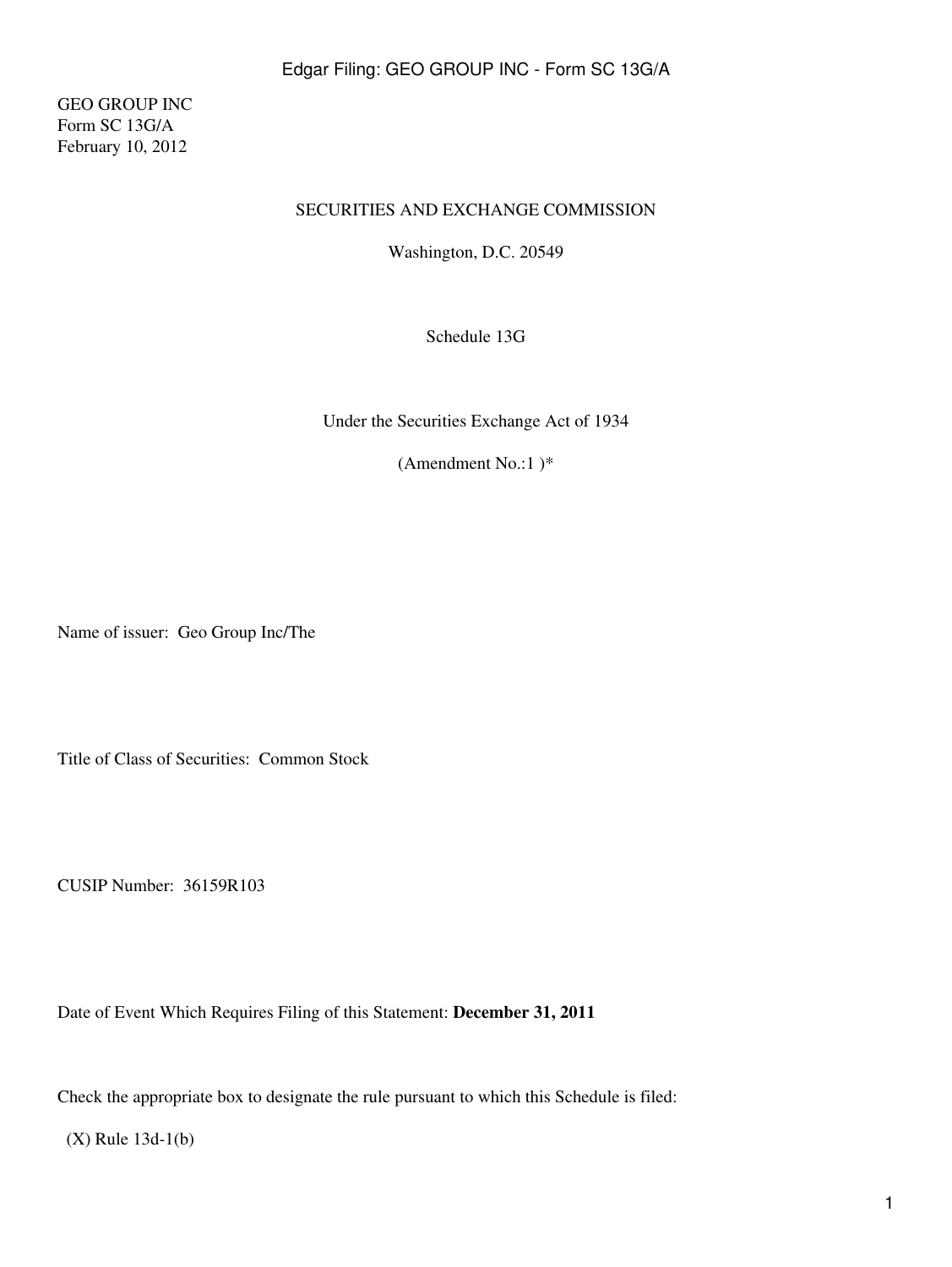( ) Rule 13d-1(c)

( ) Rule 13d-1(d)

 \*The remainder of this cover page shall be filled out for a reporting person's initial filing on this form with respect to the subject class of securities, and for any subsequent amendment containing information which would alter the disclosures provided in a prior cover page.

 The information required in the remainder of this cover page shall not be deemed to be "filed" for the purpose of Section 18 of the Securities Exchange Act of 1934 ("Act") or otherwise subject to the liabilities of that section of the Act but shall be subject to all other provisions of the Act (however, see the Notes).

(Continued on the following page(s))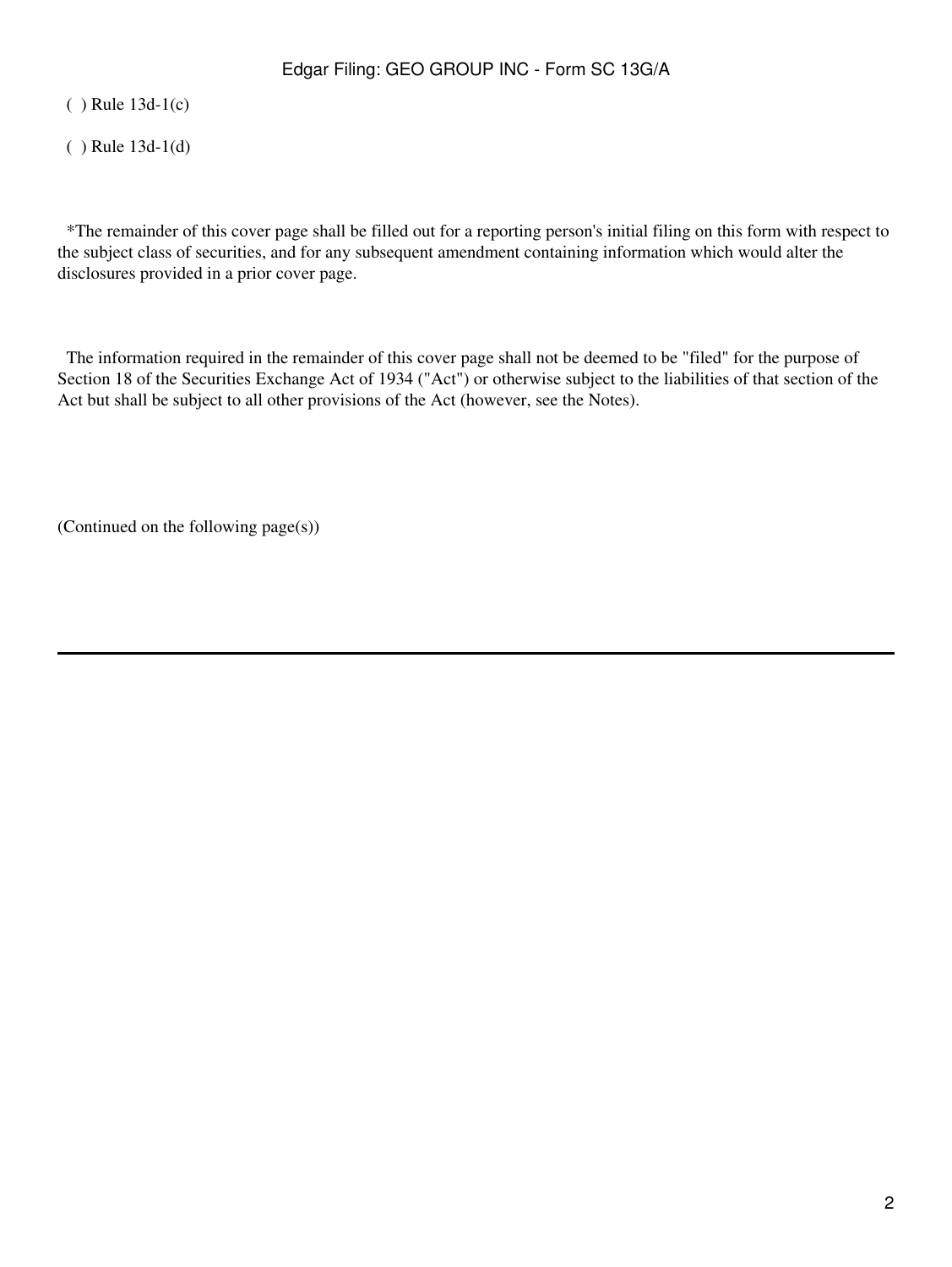13G

CUSIP No.: 36159R103

## 1. NAME OF REPORTING PERSON

### S.S. OR I.R.S. IDENTIFICATION NO. OF ABOVE PERSON

THE VANGUARD GROUP, INC. - 23-1945930

# 2. CHECK THE APPROPRIATE [LINE] IF A MEMBER OF A GROUP

A. B.  $X$ 

3. SEC USE ONLY

# 4. CITIZENSHIP OF PLACE OF ORGANIZATION

Pennsylvania

(For questions 5-8, report the number of shares beneficially owned by each reporting person with:)

## 5. SOLE VOTING POWER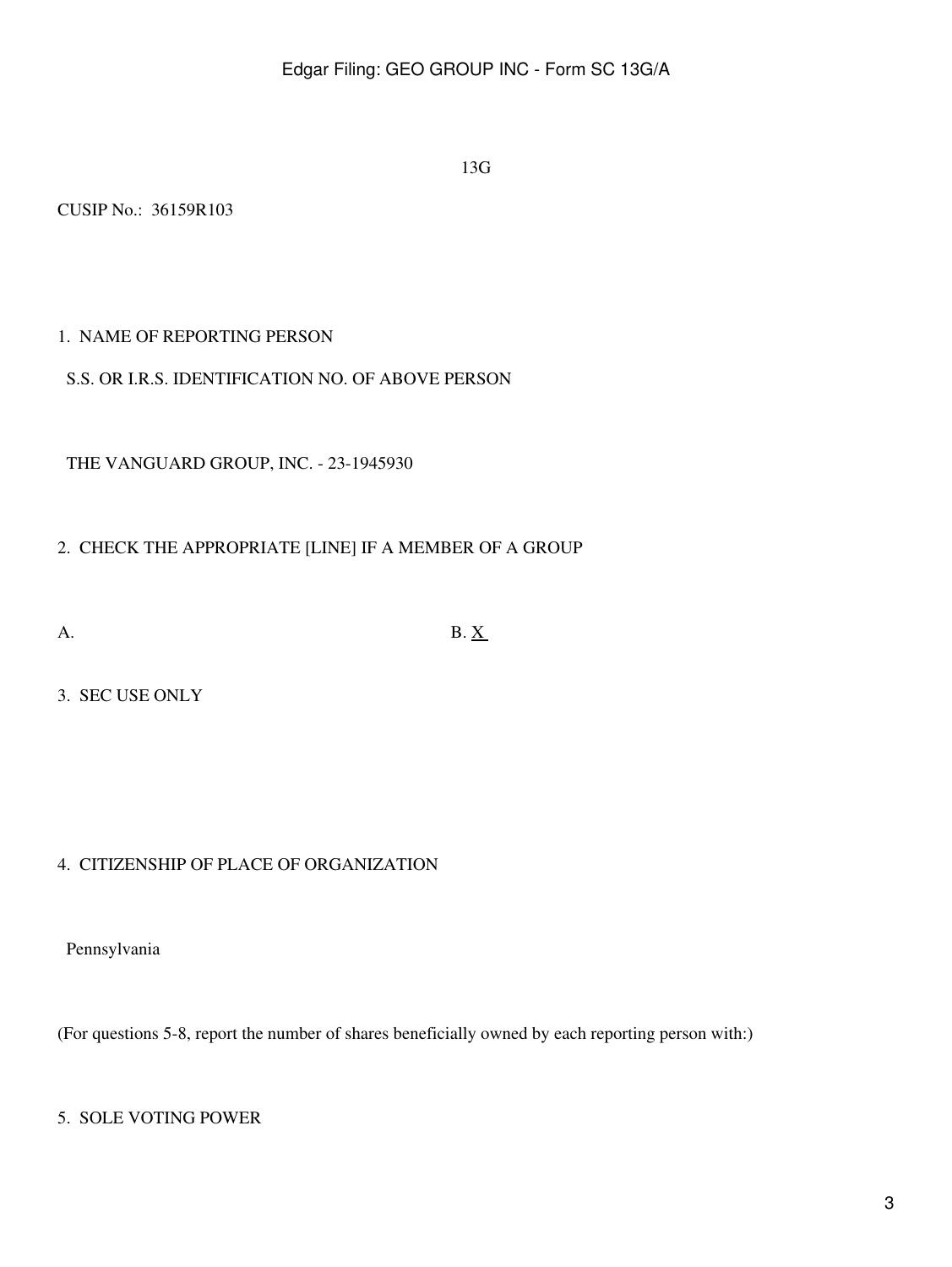99,153

## 6. SHARED VOTING POWER

#### 7. SOLE DISPOSITIVE POWER

3,240,748

## 8. SHARED DISPOSITIVE POWER

99,153

# 9. AGGREGATE AMOUNT BENEFICIALLY OWNED BY EACH REPORTING PERSON

3,339,901

# 10. CHECK BOX IF THE AGGREGATE AMOUNT IN ROW (9) EXCLUDES CERTAIN SHARES

N/A

# 11. PERCENT OF CLASS REPRESENTED BY AMOUNT IN ROW 9

5.33%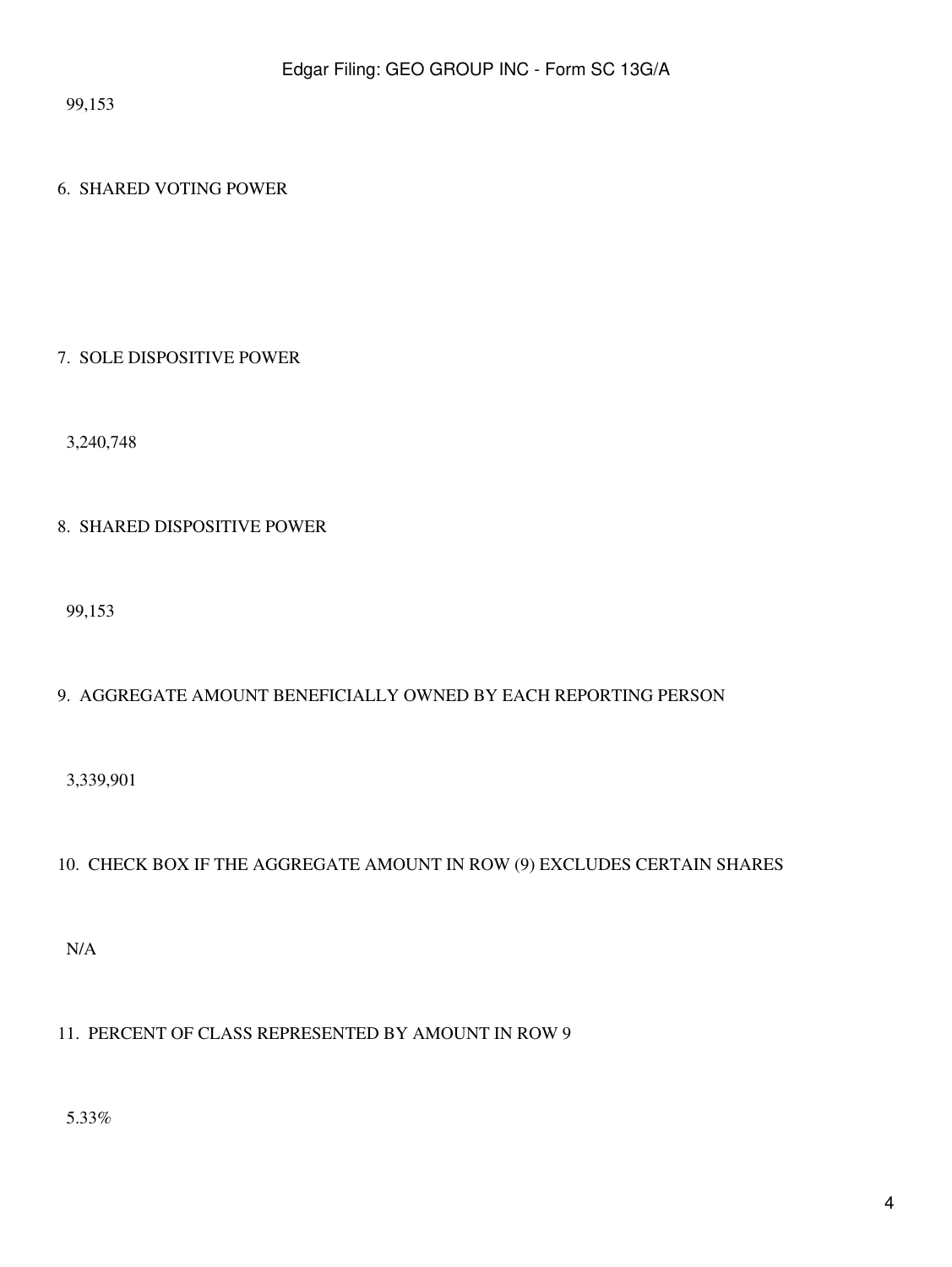# 12. TYPE OF REPORTING PERSON

IA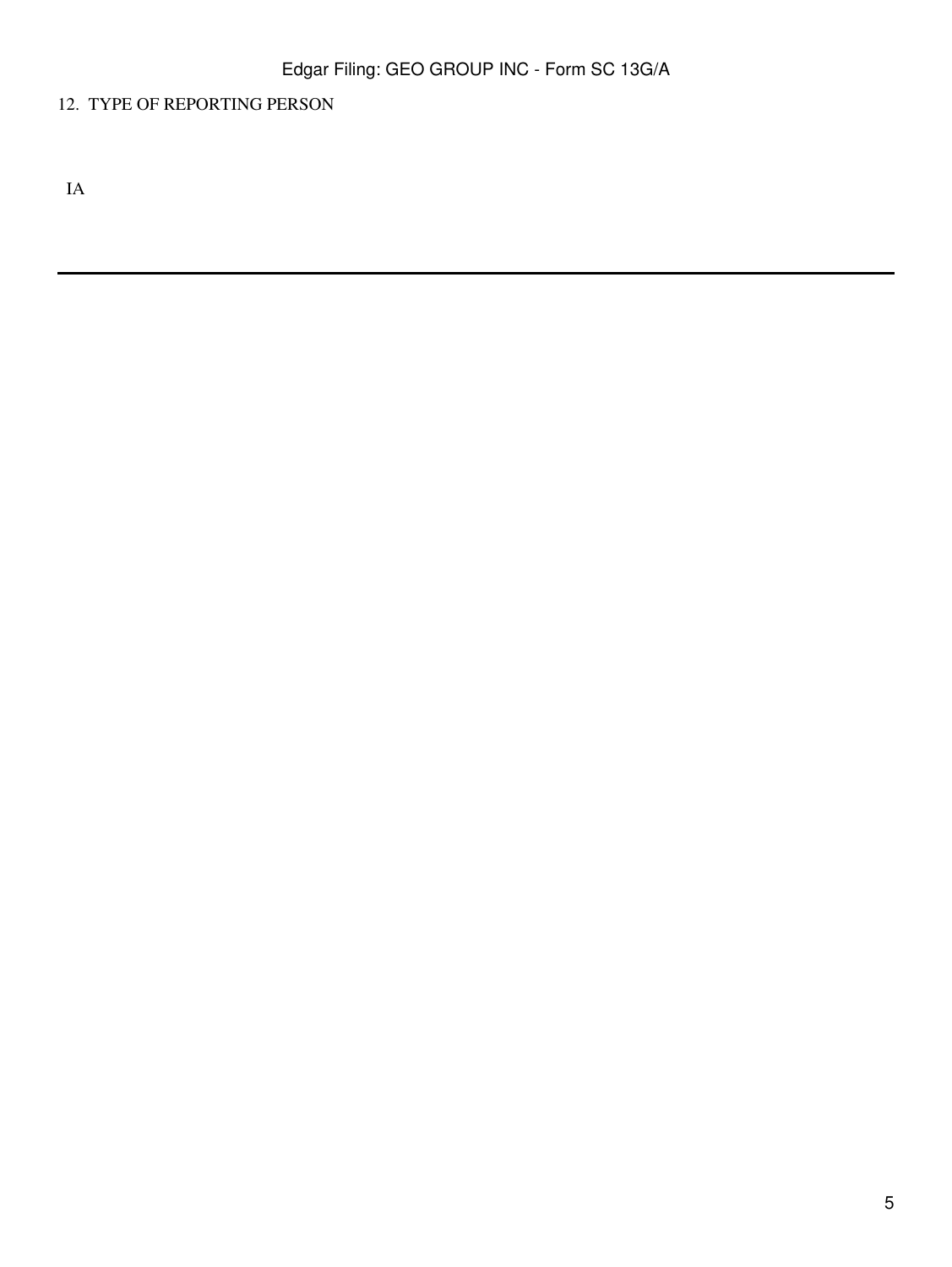### Edgar Filing: GEO GROUP INC - Form SC 13G/A

#### SECURITIES AND EXCHANGE COMMISSION

Washington, D.C. 20549

#### SCHEDULE 13G

Under the Securities Act of 1934

Check the following [line] if a fee is being paid with this statement N/A

Item 1(a) - Name of Issuer:

Geo Group Inc/The

Item 1(b) - Address of Issuer's Principal Executive Offices:

621 NW 53RD STREET

SUITE 700

BOCA RATON, FLORIDA 33487

Item 2(a) - Name of Person Filing:

THE VANGUARD GROUP, INC. - 23-1945930

Item 2(b) – Address of Principal Business Office or, if none, residence: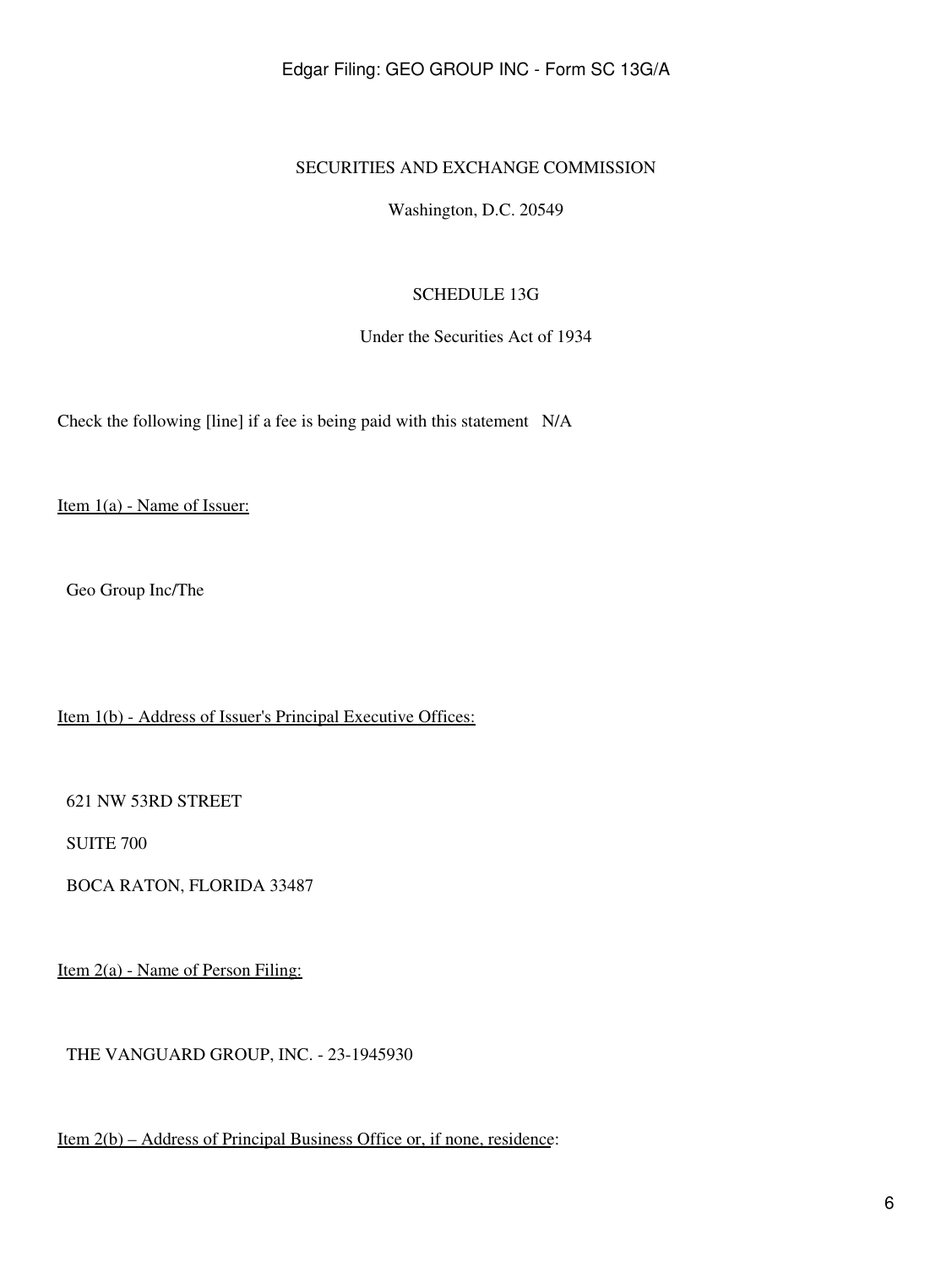100 Vanguard Blvd.

Malvern, PA 19355

Item  $2(c)$  – Citizenship:

Pennsylvania

Item 2(d) - Title of Class of Securities:

Common Stock

Item 2(e) - CUSIP Number

36159R103

Item 3 - Type of Filing:

 This statement is being filed pursuant to Rule 13d-1. An investment adviser in accordance with  $§240.13d-1(b)(1)(ii)(E).$ 

Item 4 - Ownership:

(a) Amount Beneficially Owned:

3,339,901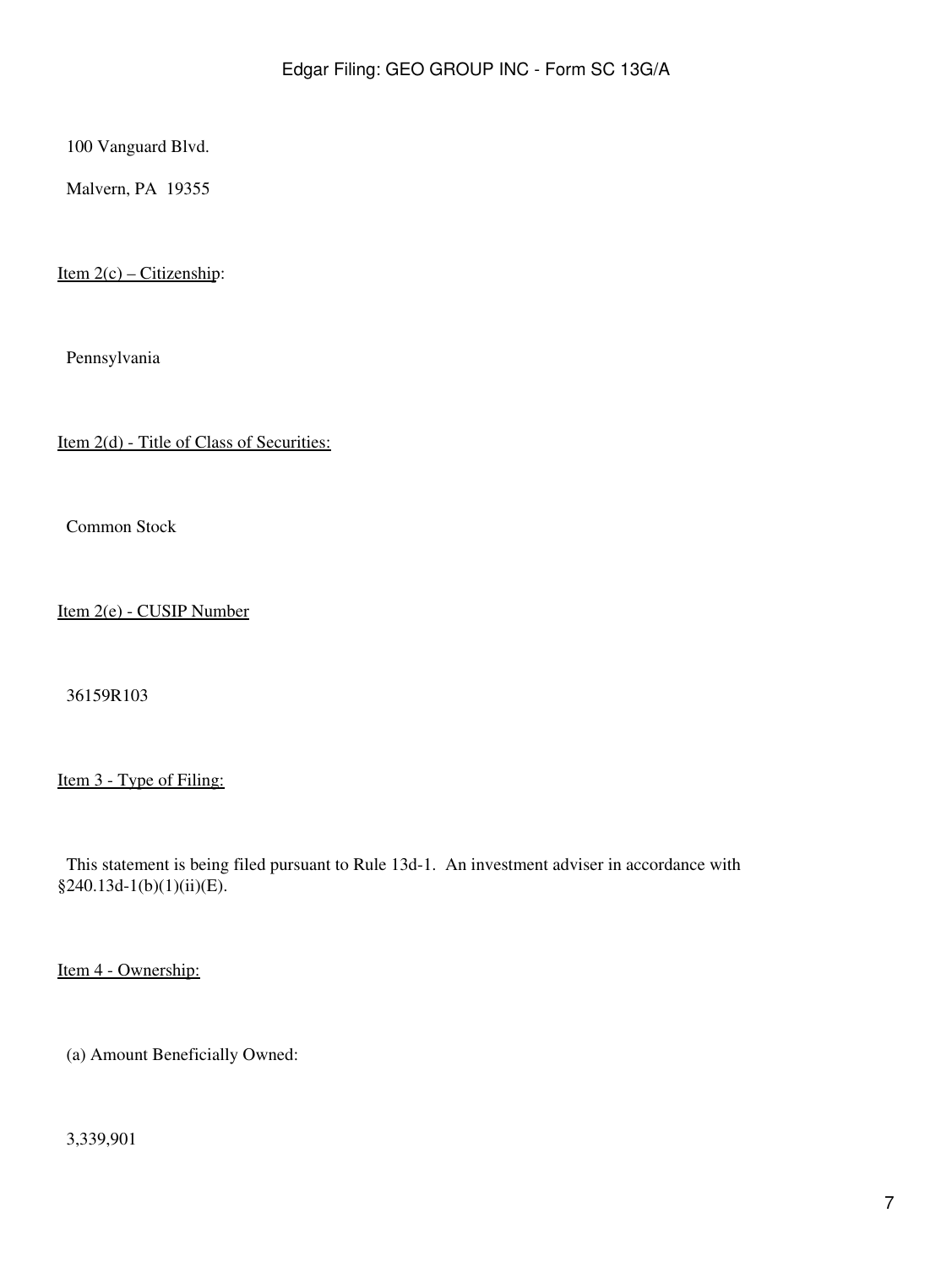(b) Percent of Class:

5.33%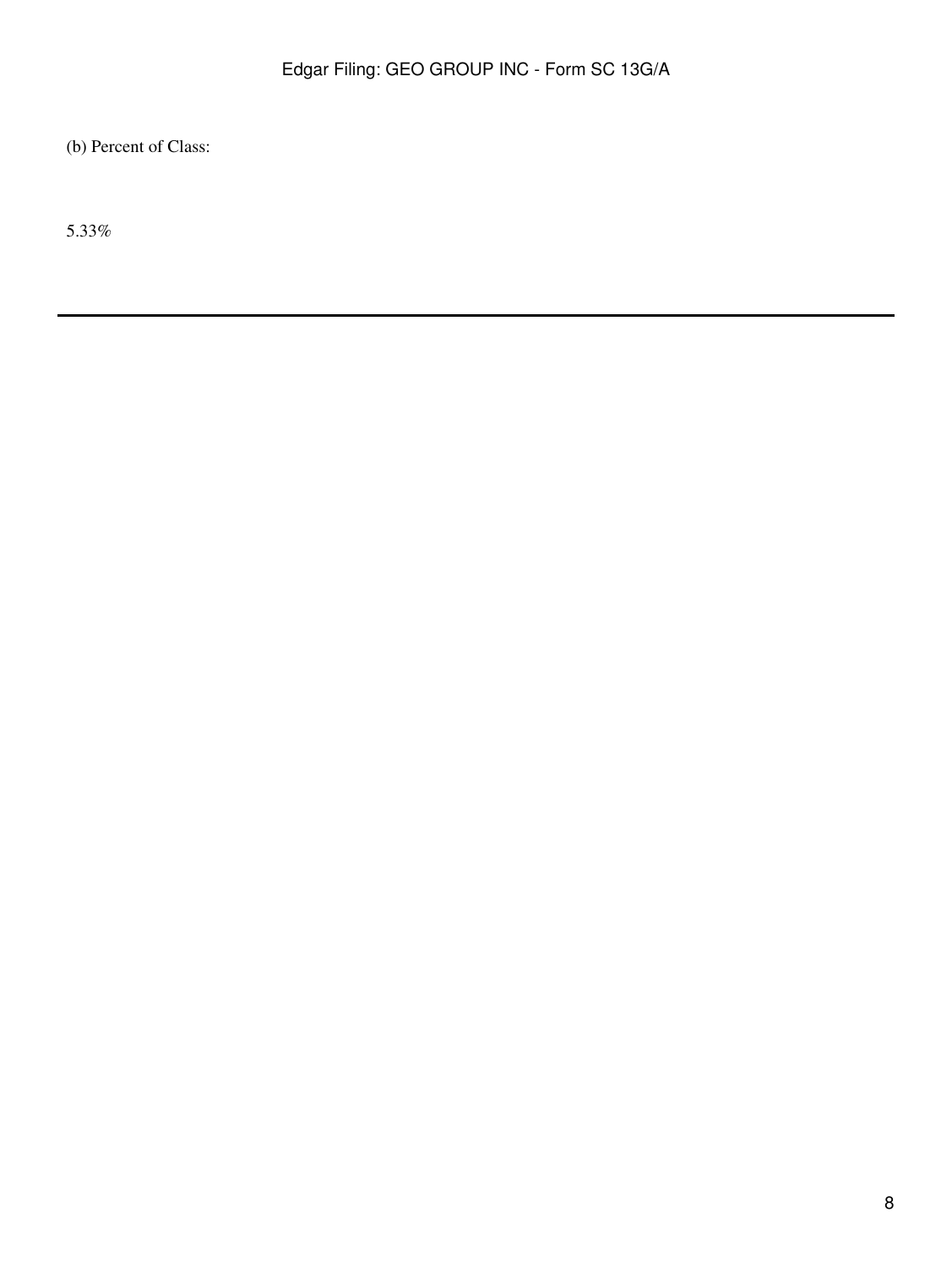- (c) Number of shares as to which such person has:
- (i) sole power to vote or direct to vote: 99,153
- (ii) shared power to vote or direct to vote:
- (iii) sole power to dispose of or to direct the disposition of: 3,240,748
- (iv) shared power to dispose or to direct the disposition of: 99,153

#### Comments:

#### Item 5 - Ownership of Five Percent or Less of a Class:

Not Applicable

#### Item 6 - Ownership of More Than Five Percent on Behalf of Another Person:

Not applicable

## Item 7 - Identification and Classification of the Subsidiary Which Acquired The Security Being Reported on by the Parent Holding Company: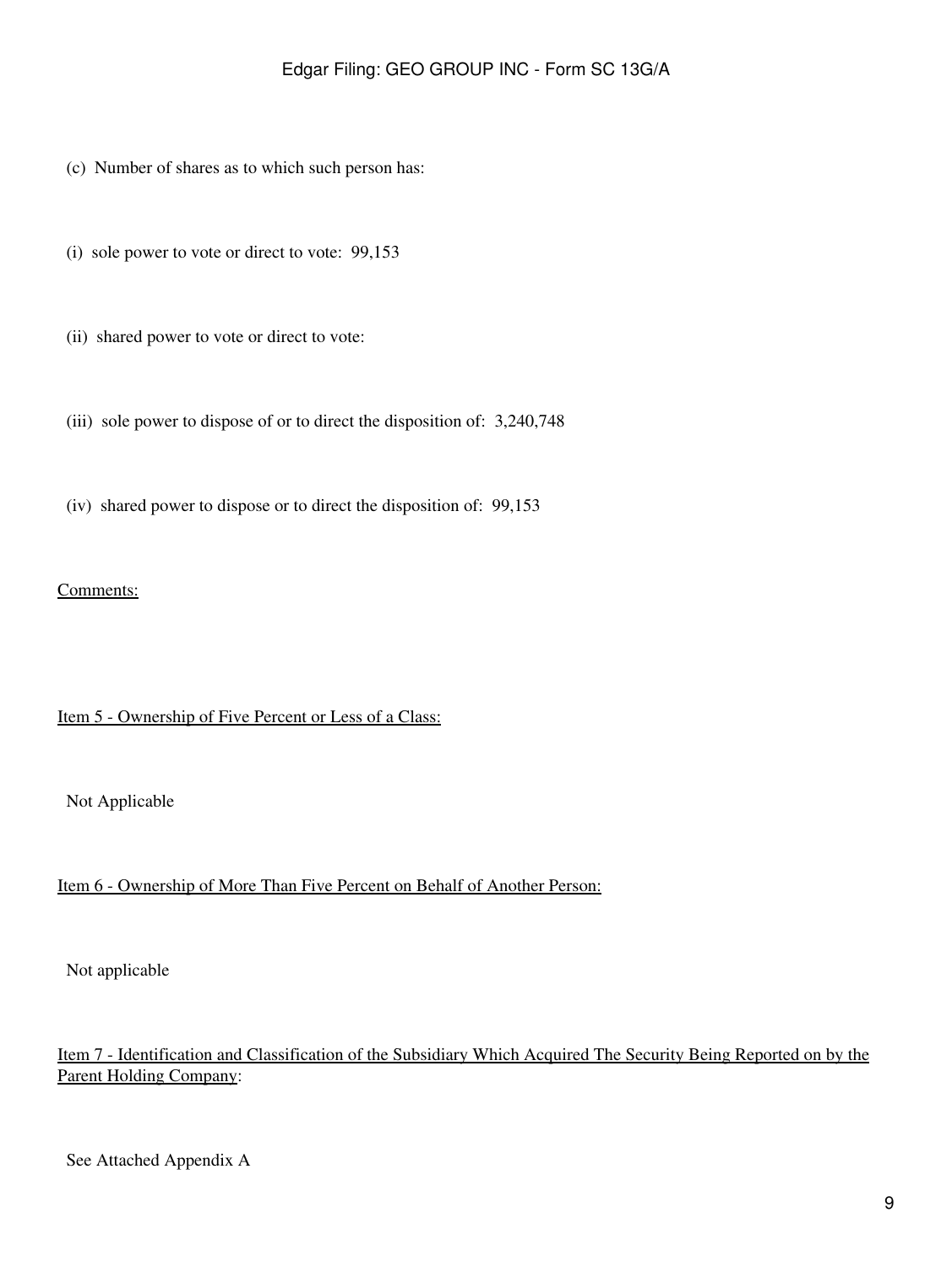# Item 8 - Identification and Classification of Members of Group:

Not applicable

Item 9 - Notice of Dissolution of Group:

Not applicable

#### Item 10 - Certification:

 By signing below I certify that, to the best of my knowledge and belief, the securities referred to above were acquired in the ordinary course of business and were not acquired for the purpose of and do not have the effect of changing or influencing the control of the issuer of such securities and were not acquired in connection with or as a participant in any transaction having such purpose or effect.

Signature

 After reasonable inquiry and to the best of my knowledge and belief, I certify that the information set forth in this statement is true, complete and correct.

Date: 02/06/2012

By /s/ F. William McNabb III\*

F. William McNabb III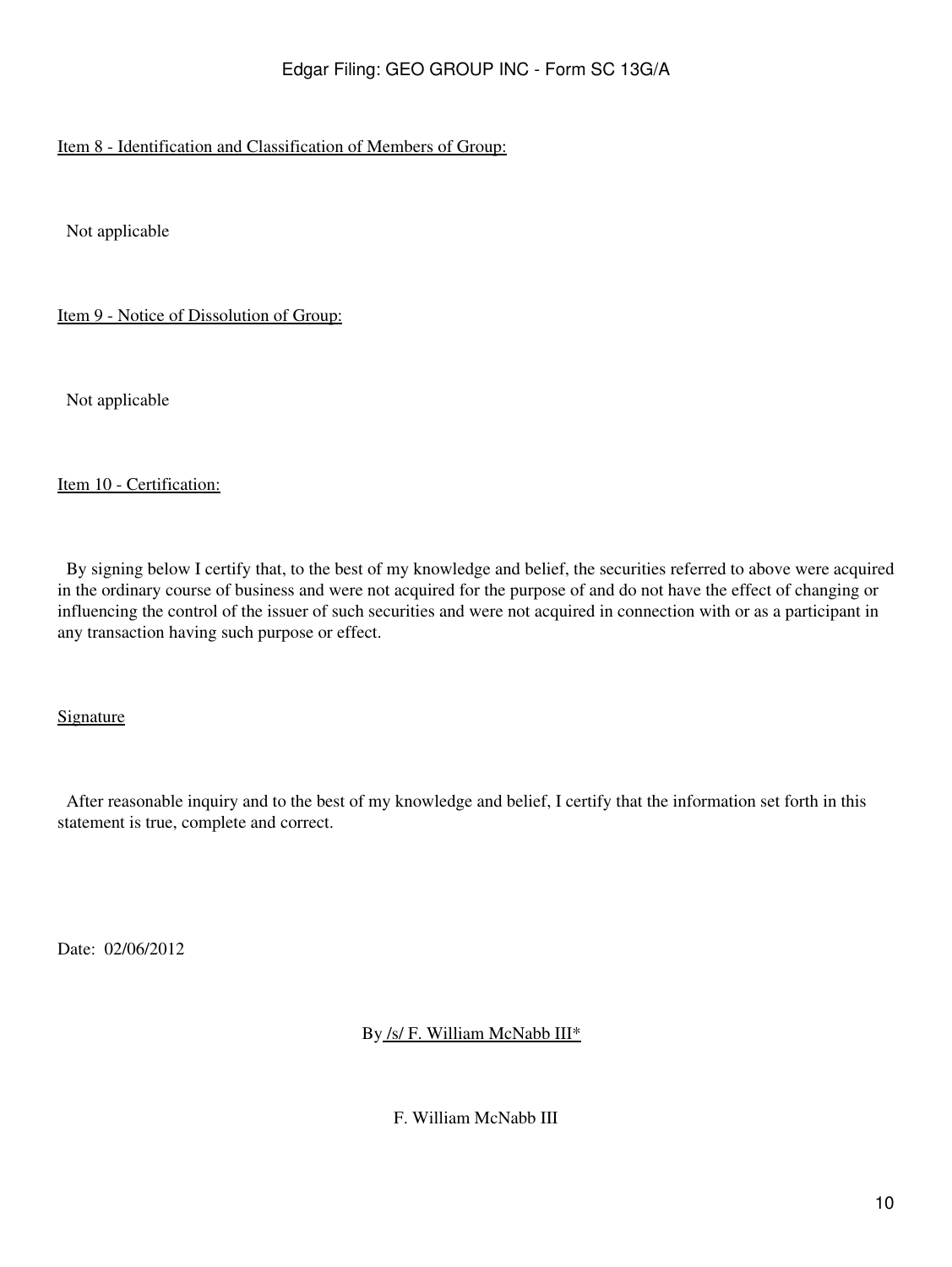# Edgar Filing: GEO GROUP INC - Form SC 13G/A

President and Chief Executive Officer

\*By: /s/ Glenn Booraem

Glenn Booraem, pursuant to a Power of Attorney filed January 29, 2010, see File Number 005-81485, Incorporated by Reference